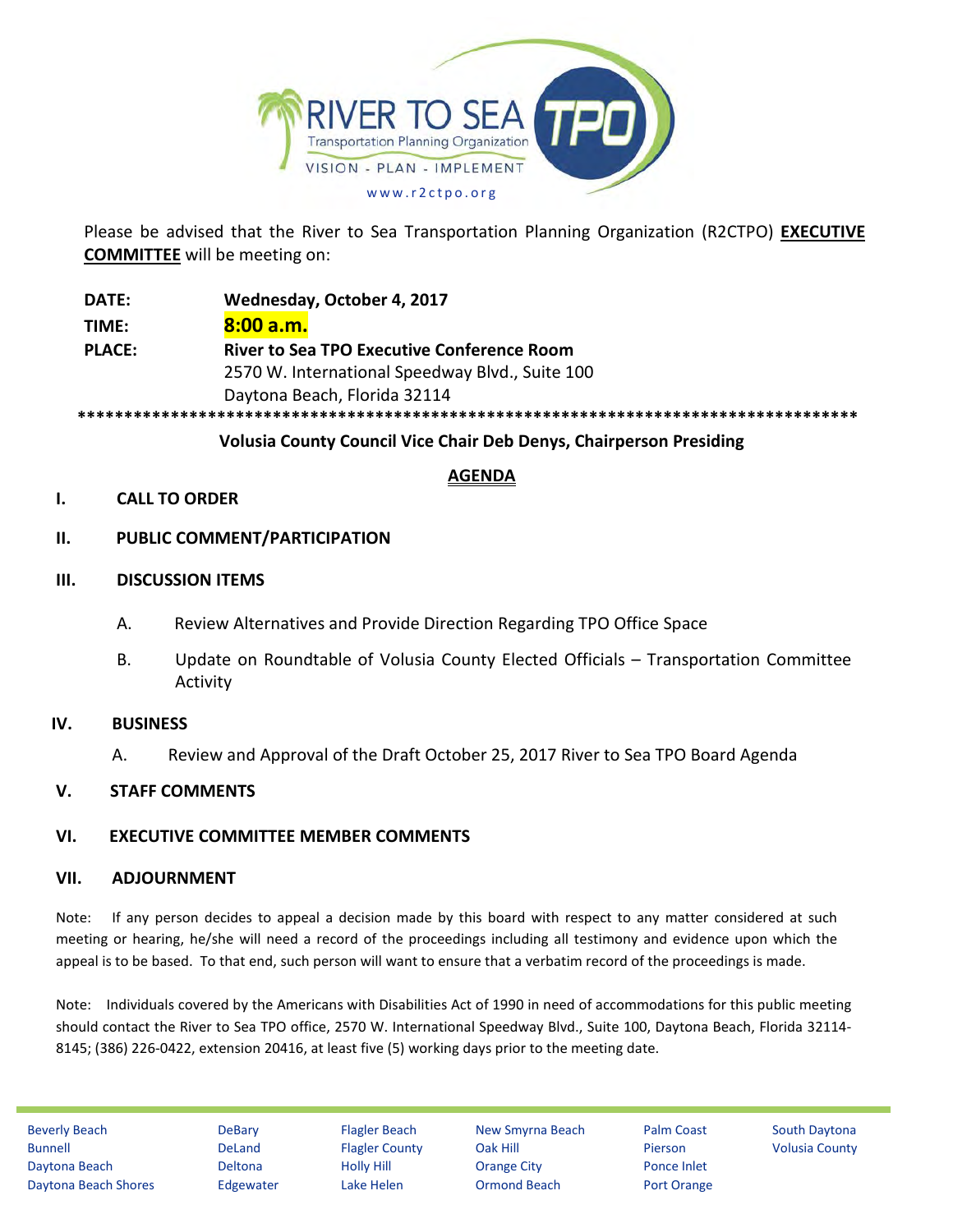The River to Sea TPO does not discriminate in any of its programs or services. To learn more about our commitment to nondiscrimination and diversity, visit our Title VI page at www.r2ctpo.org or contact our Title VI/Nondiscrimination Coordinator, Pamela Blankenship, at 386-226-0422, extension 20416, or pblankenship@r2ctpo.org. Persons who require translation services, which are provided at no cost, should contact the River to Sea TPO at (386) 226-0422 or by email at PBlankenship@r2ctpo.org at least five (5) business days prior to the event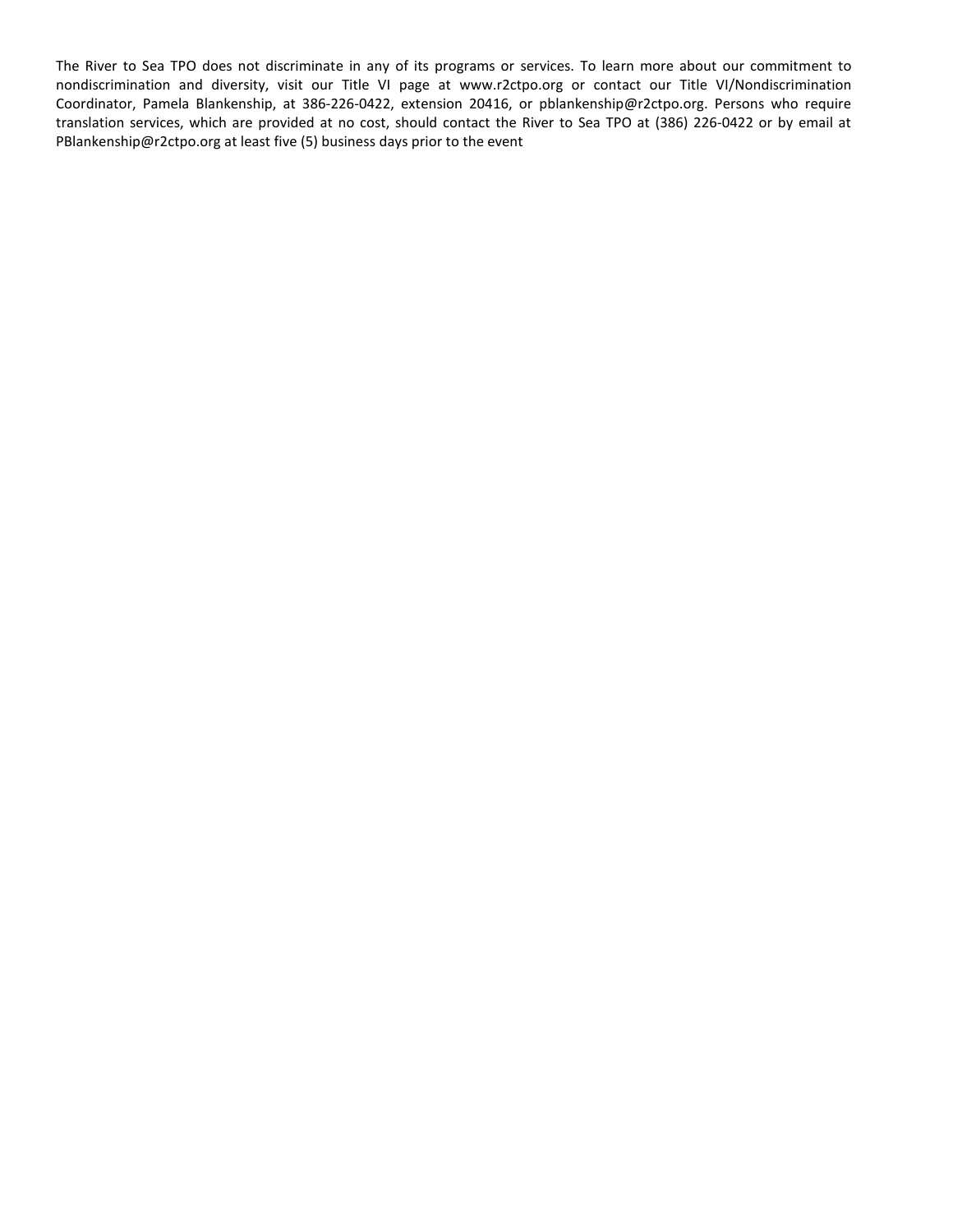

Please be advised that the **RIVER TO SEA TRANSPORTATION PLANNING ORGANIZATION (TPO) BOARD** will be meeting on:

- **DATE: WEDNESDAY, OCTOBER 25, 2017**
- **TIME: 9:00 A.M.**
- **PLACE: RIVER TO SEA TPO CONFERENCE ROOM** 2570 W. International Speedway Blvd., Suite 100 Daytona Beach, FL 32114

\*\*\*\*\*\*\*\*\*\*\*\*\*\*\*\*\*\*\*\*\*\*\*\*\*\*\*\*\*\*\*\*\*\*\*\*\*\*\*\*\*\*\*\*\*\*\*\*\*\*\*\*\*\*\*\*\*\*\*\*\*\*\*\*\*\*\*\*\*\*\*\*\*\*\*\*\*\*\*\*\*\*\*\*\*\*\*

## **Volusia County Council Vice Chair Deb Denys, Chairperson Presiding**

- **I. CALL TO ORDER / ROLL CALL / DETERMINATION OF QUORUM**
- **II. PLEDGE OF ALLEGIANCE**
- **III. PUBLIC COMMENT/PARTICIPATION** *(Public comments may be limited to three (3) minutes at the discretion of the Chairman)*

### **IV. CONSENT AGENDA**

- **A. SEPTEMBER 27, 2017 RIVER TO SEA TPO BOARD MEETING MINUTES** *(Contact: Debbie Stewart) (Enclosure, pages )*
- **B. TREASURER'S REPORT** *(Contact: Herbert M. Seely) (Enclosure, pages )*
- **C. EXECUTIVE COMMITTEE REPORT** *-- Report by Volusia County Council Vice Chair Deb Denys, Executive Committee Chairperson (Enclosure, pages )*
- **D. BICYCLE/PEDESTRIAN ADVISORY COMMITTEE REPORT** *-- Report by Mr. Bob Storke, BPAC Chairperson (Enclosure, pages )*
- **E. BPAC PROJECT REVIEW SUBCOMMITTEE REPORT** *Report by Stephan Harris (Enclosure, pages )*
- **F. TRANSPORTATION IMPROVEMENT PROGRAM (TIP) SUBCOMMITTEE REPORT** *Report by Colleen Nicoulin (Enclosure, pages )*
- **G. CITIZENS ADVISORY COMMITTEE REPORT** *-- Report by Ms. Janet Deyette CAC Chairperson (Enclosure, pages )*
- **H. TECHNICAL COORDINATING COMMITTEE REPORT** *-- Report by Mr. Ric Goss, TCC Chairperson (Enclosure, pages )*
- **I. RIVER TO SEA TPO BOARD SUMMARY REPORT** *-- Report by Volusia County Council Vice Chair Deb Denys, TPO Board Chairperson (Enclosure, pages )*

Beverly Beach **DeBary** Flagler Beach New Smyrna Beach Palm Coast South Daytona Bunnell **Summell** DeLand Flagler County Oak Hill Pierson Volusia County Daytona Beach Deltona Holly Hill Orange City Ponce Inlet Daytona Beach Shores Edgewater Lake Helen Ormond Beach Port Orange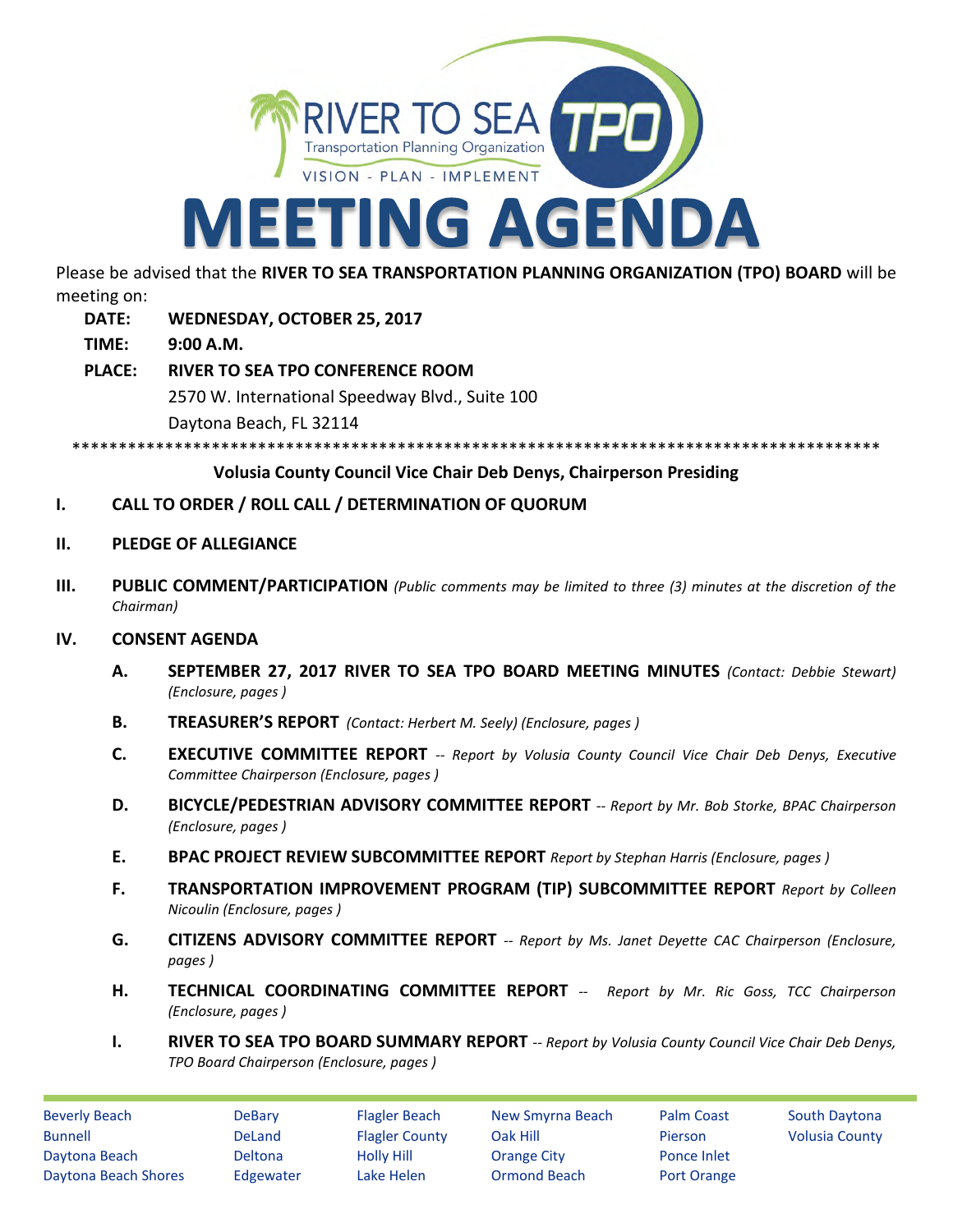*River to Sea TPO Board Agenda October 25, 2017 Page 2*

### **IV. CONSENT AGENDA** *(Continued)*

- **J. CENTRAL FLORIDA MPO ALLIANCE (CFMPOA) REPORT** *(Contact: Lois Bollenback) (Enclosure, pages )*
- **K. LEGISLATIVE ISSUES SUBCOMMITTEE REPORT** *-- Report by Volusia County Council Vice Chair Deb Denys, TPO Board Chairman (Enclosure, pages )*

### **V. ACTION ITEMS**

- **A. REVIEW AND APPROVAL OF RESOLUTION 2017-## AMENDING THE FY 2017/18 TO 2021/22 TRANSPORTATION IMPROVEMENT PROGRAM (TIP)** *(Contact: Lois Bollenback) (Enclosure, pages XX)*
- **B. REVIEW AND APPROVAL OF RESOLUTION 2017-## ADOPTING THE R2CTPO 2017 CONGESTION MANAGEMENT PROCESS (CMP) AND PERFORMANCE MEASURES REPORT**  *(Contact: Lois Bollenback) (Enclosure, pages XX)*
- **VI. PRESENTATIONS, STATUS REPORTS AND DISCUSSION ITEMS**
	- **A. PRESENTATION AND DISCUSSION OF THE FLORIDA DEPARTMENT OF TRANSPORTATION (FDOT) DISTRICT 5 WORK PROGRAM PUBLIC HEARING** *(Contact: Lois Bollenback) (Enclosure, pages XX)*
	- **B. PRESENTATION AND DISCUSSION OF THE DRAFT TRANSPORTATION PERFORMANCE MANAGEMENT SAFETY TARGETS FOR THE R2CTPO** *(Contact: Lois Bollenback) (Enclosure, pages XX)*
	- **C. PRESENTATION AND DISCUSSION OF THE UPDATED DRAFT RESOLUTIONS FOR THE ANNUAL CALL FOR PROJECTS AND PROJECT PRIORITY RANKING PROCESS OF THE RIVER TO SEA TPO**  *(Contact: Lois Bollenback) (Enclosure, pages XX)*
	- **D. PRESENTATION AND DISCUSSION OF THE UPDATED FUNDING APPLICATIONS FOR THE ANNUAL CALL FOR PROJECTS AND PROJECT PRIORITY RANKING PROCESS OF THE RIVER TO SEA TPO** *(Contact: Lois Bollenback) (Enclosure, pages XX)*
	- **E. PRESENTATION AND DISCUSSION OF THE DRAFT BICYCLE AND PEDESTRIAN PLAN** *(Contact: Stephan Harris) (Enclosure, pages XX)*
	- **F. PRESENTATION AND DISCUSSION OF TRANSIT TECHNOLOGY** *(Contact: Vince Wang) (Enclosure, pages )*
	- **G. FDOT REPORT** *(Contact: Gene Ferguson, FDOT District 5) (Enclosure, pages XX)*

### **VII. EXECUTIVE DIRECTOR'S REPORT** *(Enclosure, page )*

- $\rightarrow$  Update on FY 2017/18 SU Funding
- $\rightarrow$  Update on Regional Truck Stop Study
- $\rightarrow$  Update on Roundtable of Volusia County Elected Officials Transportation Committee Activity

### **VIII. RIVER TO SEA BOARD MEMBER COMMENTS**

 $\rightarrow$  Presentation TBD